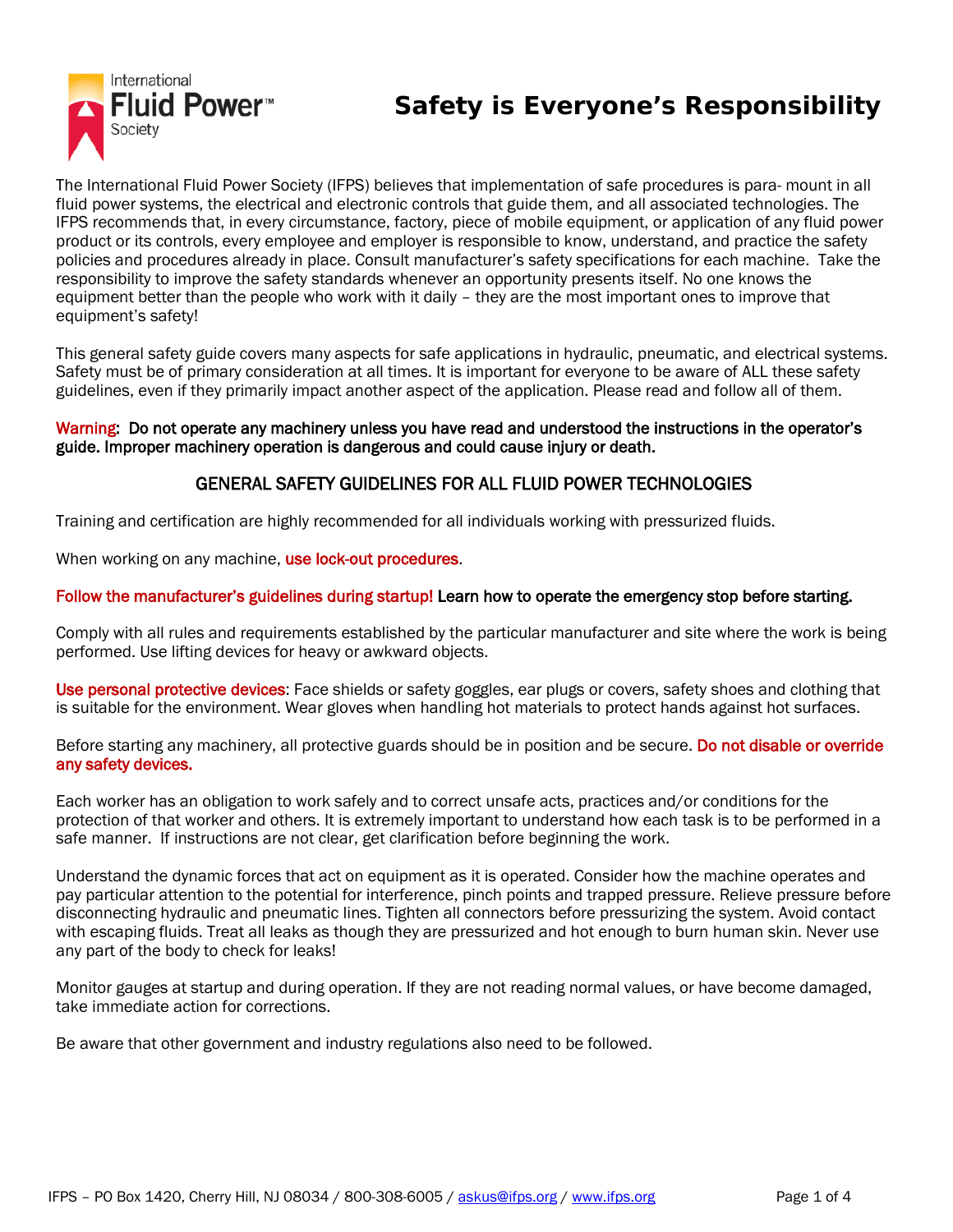### SPECIFIC HYDRAULIC SAFETY GUIDELINES

Fluid Injections - Fine streams of escaping pressurized fluid can penetrate the skin and thus enter the human body. If a fluid injection accident occurs, see a doctor immediately. Any fluid injected into the skin must be surgically removed within a few hours or gangrene may result. Do not delay treatment or treat injections as a simple cut!

Fluid spillage - Clean up leakage immediately to avoid slippage or fire potential. Do not return any spillage to the reservoir (it causes contamination). Put mopped spillage and associated materials into proper disposal containers.

Whipping Hoses - If a pressurized hose/tube assembly blows apart, the fittings can be thrown off at high speed, and the loose hose can flail or whip with great force. Where this risk exists, consider the use of guards and hose restraints to protect against injury. Do not temporarily drape a return line hose into the reservoir.

Burns from Conveyed Fluids - Fluid power media may reach temperatures that can burn human skin. If there is a risk of burns from escaping fluid, consider the use of guards and shields, particularly in areas where operators are located.

Fire and Explosion from Conveyed Fluids - Most fluid power media, including fire resistant hydraulic fluids, will burn under certain conditions. As fluid escapes from a pressurized system, a mist of fine spray may be formed. The fluid may then flash or explode upon contact with an ignition source. Use area guards, hose shields, and route fluid conductors to minimize the risk of combustion.

Fire and Explosion from Static Electric Discharge - Fluid passing through fluid conductors can generate static electricity, resulting in a static electric discharge. This may create sparks that can ignite system fluids or gases in the surrounding atmosphere. When the potential of this hazard exists, select fluid conductors specifically designed to carry the static electricity charge to ground, thereby reducing the risk of injury or damage.

Electric Shock and High Amperage Discharge - Electrocution could occur if hydraulic tubing conducts electricity to a person. In the case of high amperage, tubing could short the electricity to ground, which in turn could create very high fluid temperatures. Electrical wiring and hydraulic lines should be isolated by being separated and securely fastened to avoid contact between the two types.

Mechanisms Controlled by Fluid Power - Mechanisms controlled by fluid in tubing and hoses may become hazardous when a tube or hose fails. Objects supported by the pressurized fluid may inadvertently fall. Vehicles or machines may experience loss of power and/or control. Be aware of these events and learn what actions to take in case they happen.

## SPECIFIC PNEUMATIC SAFETY GUIDELINES

Compressed air can be dangerous unless precautions are taken. Display proper safety guidelines in a prominent place.

It is essential that a check valve and shutoff valve are fitted in the delivery line when the compressor is to be coupled in parallel with another compressor or connected to an existing air supply system. In such cases, a safety valve must be provided upstream of the valves, unless one is already fitted on the compressor.

Do not use frayed, damaged or deteriorated hoses. Always store hoses properly and away from heat sources or direct sunlight. A hose failure can cause serious injury.

Use only the correct type and size of hose or tubing, fittings and connections. Ensure that tolerances on plastic tubing match the requirements of the fittings. Secure all flexible lines with clamps.

Use eye protection. If using compressed air for cleaning equipment, do so with extreme caution. Take care not to blow dirt at people or into machinery.

When initially pressurizing a hose or air line, ensure that the open end is held securely. A free end will whip and can cause injury. Open the supply valve carefully and ensure that any ejected particles will be restrained. A blocked hose can become a compressed air gun.

Never apply compressed air to the skin or direct it at a person. It can cause serious injury.

IFPS – PO Box 1420, Cherry Hill, NJ 08034 / 800-308-6005 / [askus@ifps.org](mailto:askus@ifps.org) [/ www.ifps.org](http://www.ifps.org/) Page 2 of 4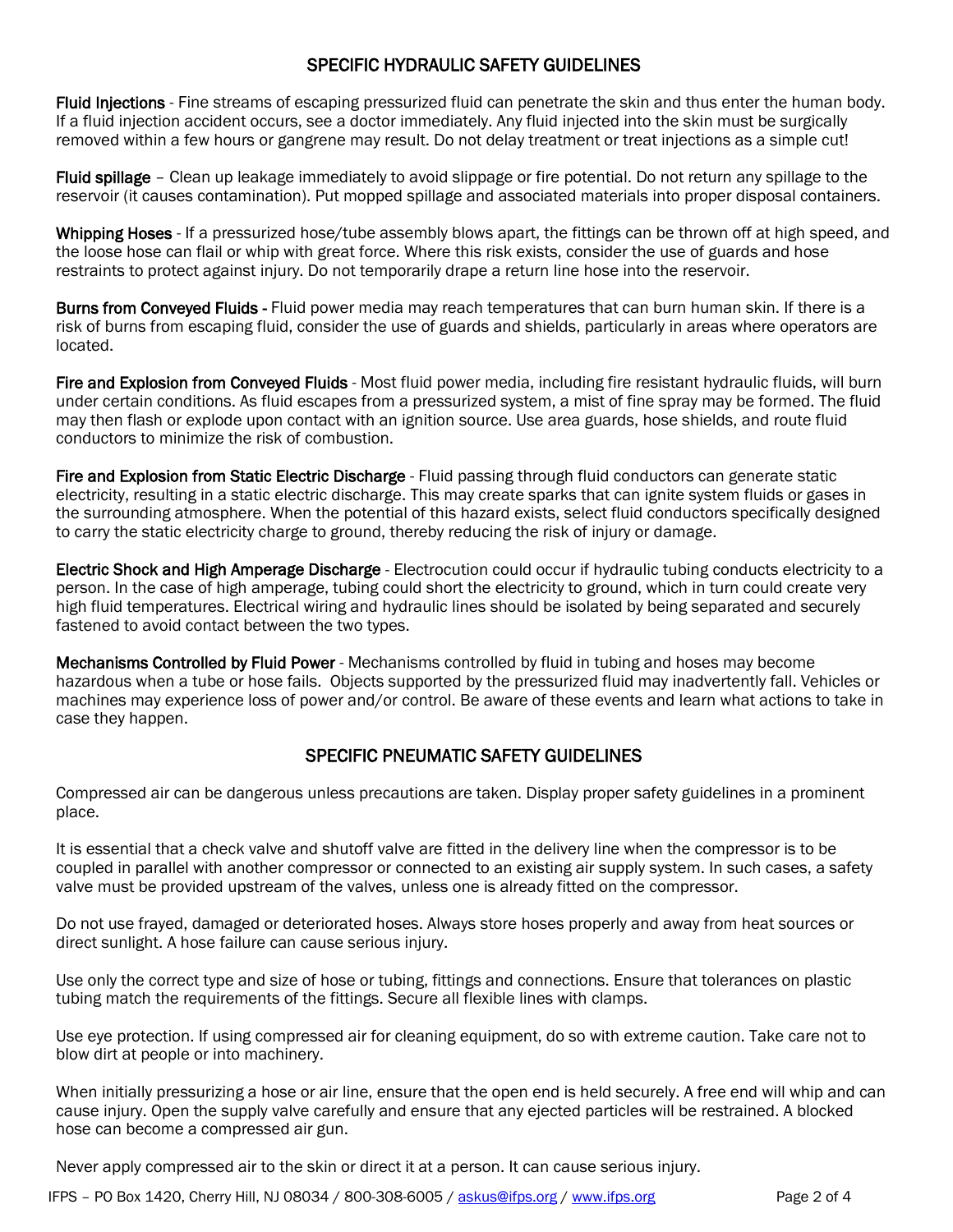When using compressed air for cleaning purposes, ensure that pressure at the nozzle does not exceed 30 psi. Do not use compressed air to clean dust or debris off the body or from clothing.

Do not use air directly from a compressor for breathing purposes.

If an isolating or check valve is fitted in the compressor discharge, it is essential to ensure that an adequate safety valve is in place between this isolating valve and the compressor and that the isolating valve is open.

Isolating valves should be of the self-venting type and designed to be locked in the off position so that air pressure cannot be applied inadvertently while the machine is being serviced. All Lock-Out/ Tag-Out procedures are to be carefully followed.

Vent all components into a non-hazardous area that is connected to the atmosphere. A concentration of oil mist in the air from system lubricators can be hazardous. Use properly sized oil removal filters at exhaust ports where necessary.

Check tubing, hoses and couplings daily before use. Use only conductors designed to handle com- pressed air. Provide all hose couplings with a positive locking device. Secure Chicago-type fittings together with wire or clips.

Never crimp, couple, or uncouple pressurized hose. Use shutoff valves and remove residual pressure before working on hoses.

Make sure all hoses exceeding 1/2 inch ID have a safety fuse device at the source of supply or branch line to reduce the pressure in case of hose failure.

Periodically examine the level of oil in lubricators, and the fluid level in filters. Maintain proper levels at all times. Be sure that lubricators are filled with the proper type of lubricant.

## GENERAL ELECTRICAL SAFETY GUIDELINES

When connecting electrical controls to a hydraulic or pneumatic system, it is necessary to properly ground the equipment to ensure that dangerous voltage potentials will not be present on the chassis of the equipment.

Use a multimeter to ensure the correct voltage source is connected to the equipment and visually verify that the pump(s) are turning in the correct direction.

Be sure to use only the correct gauge of wire for the circuit being used and ensure that the connectors/terminals are rated for the same temperature as the wires being connected.

All electrical control circuits should have a circuit diagram mounted in its electrical enclosure. Disconnect power and use proper lock-out procedures before working on any machine or equipment.

Prior to performing any work on the circuit use the proper electrical measurement equipment to verify that power has been removed from the circuit. Remember that some circuits have capacitors that can store a charge just like an accumulator stores liquid under pressure. Discharge all capacitors using an appropriately sized resistor.

Replace blown fuses with the same current AND voltage ratings as the originally installed fuse. Never install a higher amperage fuse. DO NOT operate equipment that has exposed wires. These can cause electric shock or ignite a fire.

To prevent electrical shocks, avoid standing on wet surfaces while operating or working on electrical equipment.

Avoid using multiple extension cords to operate equipment and do not stack adaptors to run multiple pieces of equipment from a single outlet.

The ends of flexible cables should always have the outer sheath of the cable firmly clamped to prevent the wires from pulling out of the terminals.

IFPS - PO Box 1420, Cherry Hill, NJ 08034 / 800-308-6005 / [askus@ifps.org](mailto:askus@ifps.org) [/ www.ifps.org](http://www.ifps.org/) Page 3 of 4